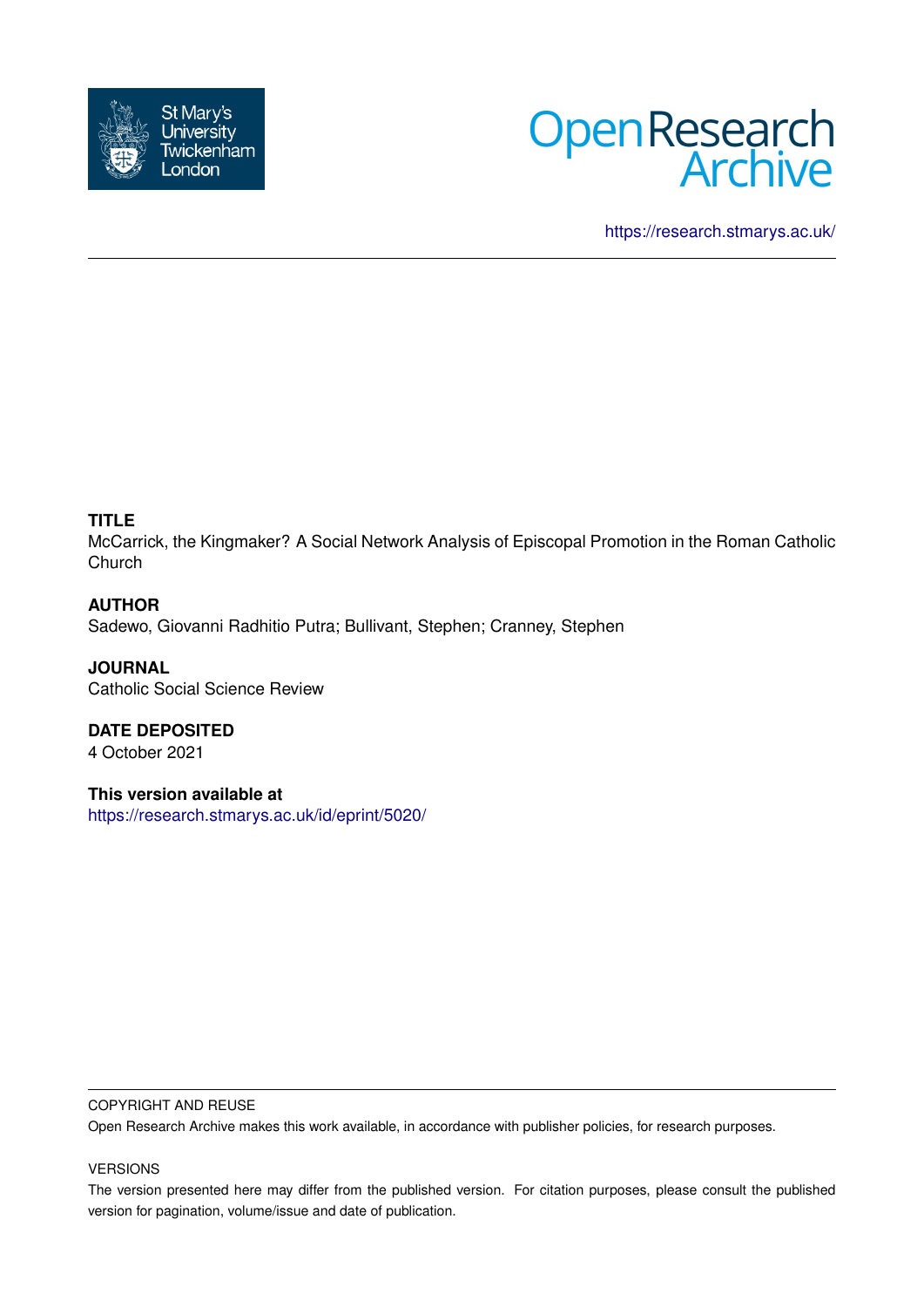# **McCarrick, the Kingmaker? A Social Network Analysis of Episcopal Promotion in the Roman Catholic Church**

Giovanni Sadewo, Stephen Bullivant, and Stephen Cranney

*The former Cardinal McCarrick was often dubbed as the "Kingmaker" for his power to influence episcopal promotion in the United States and even in the Vatican. However, most of the information to support this argument is often lacking in context, making the claim easy to downplay. The purpose of this study is to look at one of the networks of Catholic bishops in the United States and to provide empirical evidence of McCarrick as the "Kingmaker" using social network analysis. The result of this study supports the claim that McCarrick was indeed the "Kingmaker" in his appointments of his former subordinates.*

 $\sum$  *T*ith the long-awaited release of the 'Report on the Holy See's Institutional Knowledge and Decision-Making Related to Former Cardinal Theodore Edgar McCarrick' (Secretariat of State 2020), how McCarrick ascended to, and remained for so long at, the top of the hierarchy in the United States has become clearer. There is much to be grateful for in the Report. It provides a huge amount of background detail on key 'moments' in McCarrick's ecclesiastical career—vastly more than has hitherto been released in relation to similar cases. Further, deeper, and more-ranging experiments in such transparency are to be encouraged. Nevertheless, the secret nature of the underlying documents (tantalizingly and frustratingly for scholars, these are precisely cited in the Report, but are mostly unavailable for consultation), limited scope of the Report's remit, no clear information about the drafting, vetting, and approval process (Berry 2020), and the 'in house' nature of the whole procedure, mean that many legitimate questions remain. The Report has, for example, a tendency for assigning (or implying) blame to church actors who are either now dead, or else comfortably away from the corridors of power and influence (Altieri 2020). Approaching the Report with what one might term a 'hermeneutic of suspicion' (Gadamer 1985; Kennedy 2014), then, can hardly be accused of being unduly cynical. In this paper, we empirically test a significant, longstanding, and *prima facie* plausible claim about McCarrick, which the Report appears to be at significant pains to rebut and/or downplay: McCarrick's purported influence over episcopal promotions. To do this, we apply certain theoretical insights and methodological tools from social network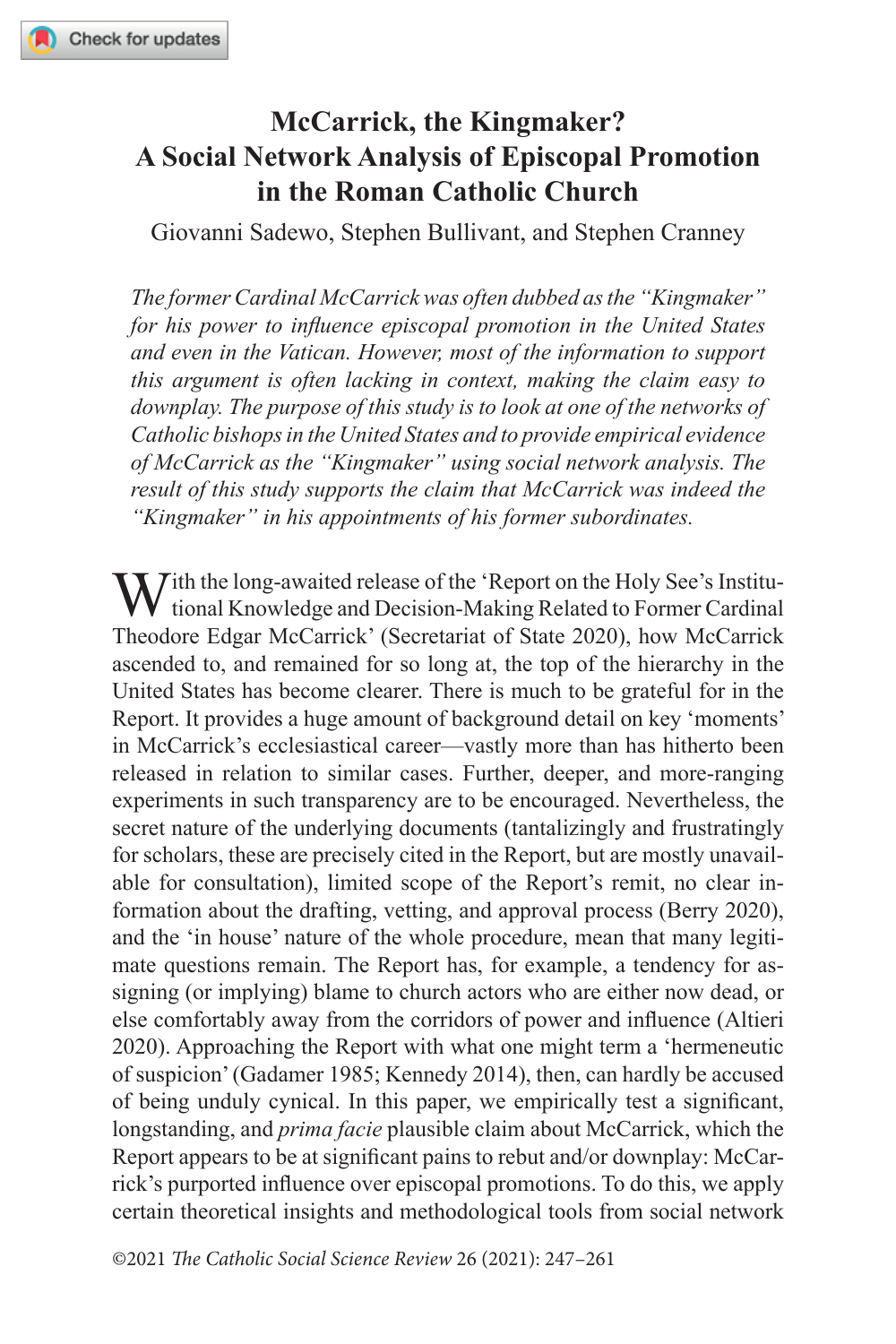analysis to a large dataset collected as part of a wider project exploring the role of social networks within ecclesial organizational culture and governance. This has, we argue, important implications for both the present and future of the Catholic Church in the US (and beyond).

# **BACKGROUND**

McCarrick has been described as the "the *kingmaker* for appointments in the Curia and the United States" (Viganó 2018): an assessment widely shared by commentators on both the US Church and the Vatican, including—importantly—*prior* to the 2018 revelations that precipitated his demise. In 2014, for example, veteran Vaticanista Sandro Magister attributed Blase Cupich's surprise appointment to Chicago to Pope Francis's 'own personal consultation, parallel to that of the [Congregation of Bishops, which—Magister claims—did not include Cupich in its own discussions]. The appointment of Cupich is thought to have been recommended to the Pope with particular enthusiasm by [Cardinal Maradiaga] and above all by Cardinal Theodore McCarrick' (Magister 2014). *Whispers in the Loggia* reported that Joseph Tobin's translation from Indianapolis to Newark, a mere month after his being named a cardinal, was due to the fact that its "lead architect . . . McCarrick—who Francis is said to revere as 'a hero' of his—made a direct appeal over recent weeks for Tobin to be named to Newark" (Palmo 2016). McCarrick praised "this very special and great good man" in his own public statement at the news of his own former see being filled (Archdiocese of Newark 2016). Commenting on the elevation of Cupich and Tobin to the College of Cardinals, *Crux*'s John Allen observed "what one might call the 'McCarrick caucus' among the American cardinals has been swelled significantly" (Allen 2016). Viganò's testimony supports these judgements, while also ascribing the 2015 announcement of Robert McElroy as Bishop of San Diego to McCarrick's influence (Viganó 2018). Specifics aside, at least the *perception* of McCarrick's 'sway' over Church appointments was widely held, including in the secular media (e.g., Conconi 2004).

That McCarrick actively lobbied on behalf of his preferred candidates is, in light of what else we know of him, indeed plausible. He certainly took an interest in the future church 'careers' of priests who worked closely with him in his own dioceses. Commenting on his former personal secretaries, for example, he wrote in 2003:

I am very proud of the "alumni," among them are a vicar general, diocesan chancellors, rectors of seminaries, and two directors of development, as well as a number of episcopal vicars, consultors and distinguished canon lawyers, scripture scholars, and theologians. (McCarrick 2011: 266)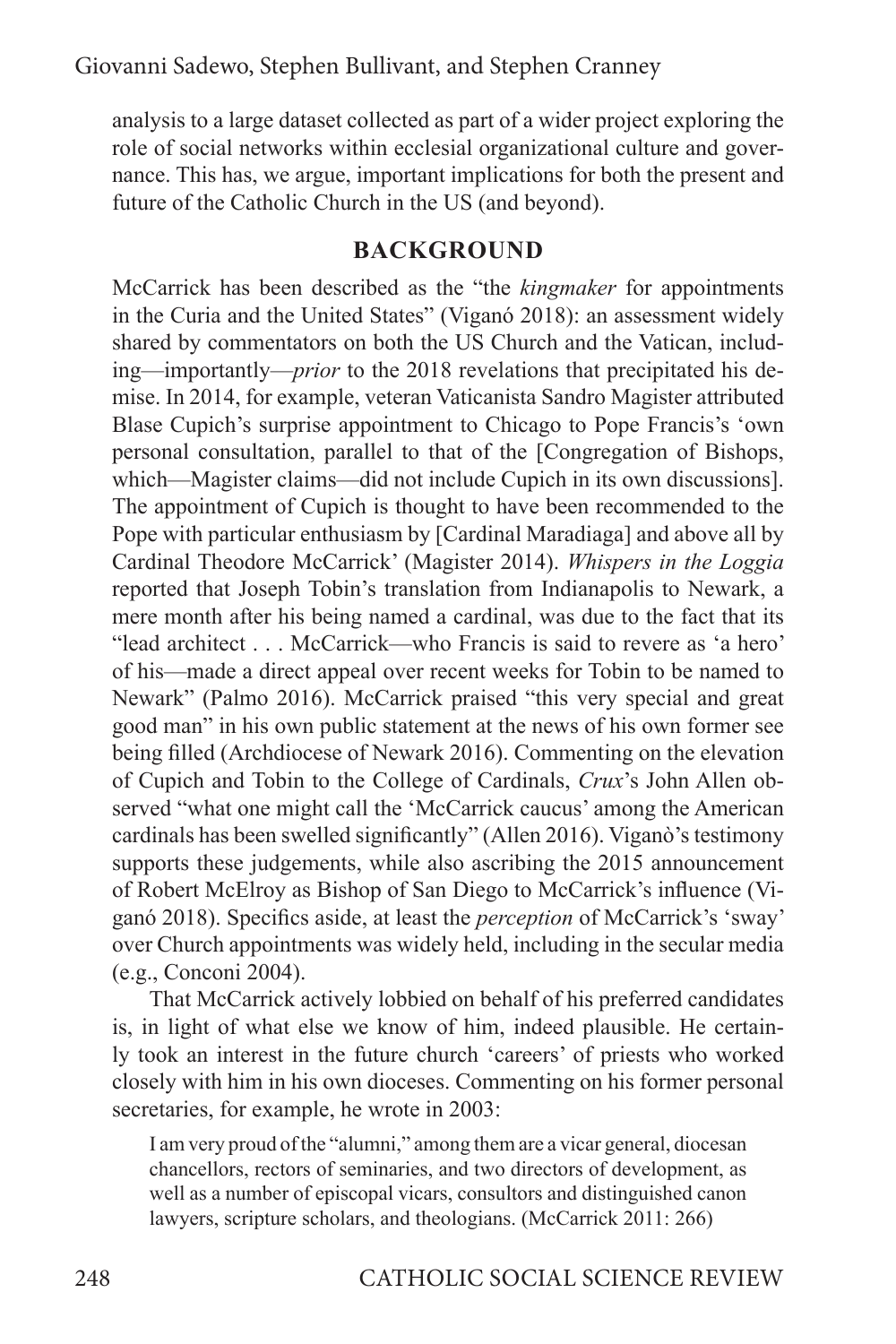Furthermore, the Report itself provides evidence of McCarrick's keenness to have an 'insider' at the Holy See's Permanent Observer Mission to the UN, to spy on the contents of diplomatic communications relating to US episcopal appointments (Secretariat of State 2020: 90). Also in the Report, there was a confession from a seminarian where he mentioned that since he agreed to share a bed with McCarrick, he was sent to Rome for study (Secretariat of State 2020: 188). Naturally, we are in no way implying here that all McCarrick 'alumni' who went onto to high office (or any others on behalf of whom he may have lobbied) were being so rewarded. Our point is simply that McCarrick was not above making use of people in positions to do him favors, nor in offering inducements, of all kinds, in order to further his own ends.

However, the widespread image of McCarrick as a "kingmaker" is one that the official Report is at pains to undermine. It does this in several ways, both explicit and implicit. For example, while it is admitted that 'On a few occasions, and as was the case during previous papacies, McCarrick's letters provided Pope Francis with suggestions regarding episcopal appointments'—i.e., McCarrick *did* actively lobby for his favoured candidates—it adds: 'However, there is no evidence that McCarrick played a significant role with respect to episcopal appointments in the United States or elsewhere during this period' (Secretariat of State 2020: 415). The accompanying footnote specifically denies his involvement in the appointments of Cupich or Tobin:

[W]hile McCarrick's correspondence with Pope Francis contained suggestions as to whom he thought would make a good candidate for the Chicago Archbishopric, the bishop chosen by Francis, Bishop Blase Cupich, was never mentioned by McCarrick. Similarly, despite public speculation that McCarrick recommended Archbishop Joseph Tobin for the Newark Archbishopric, McCarrick never raised the possibility of Tobin for that position. . . . While it is not unusual for cardinals to offer their views as to the qualities of potential candidates for episcopal offices, the examination did not reveal evidence that McCarrick affected decision-making regarding any specific appointment between 2013 and 2018. (Ibid.: 415 n. 1302; see also)

Elsewhere, the Report goes out of its way to get 'on the record' that various prominent US bishops, widely regarded as being McCarrick protégés, were in no way close to him (e.g., ibid.: 289-90 n. 935; 365 n. 1116; 429 n. 1348).

Leaving aside the question of McCarrick's (lack of) influence in particular instances, if the "kingmaker" hypothesis is true, then we would expect to find a significant number of his former subordinates—and es-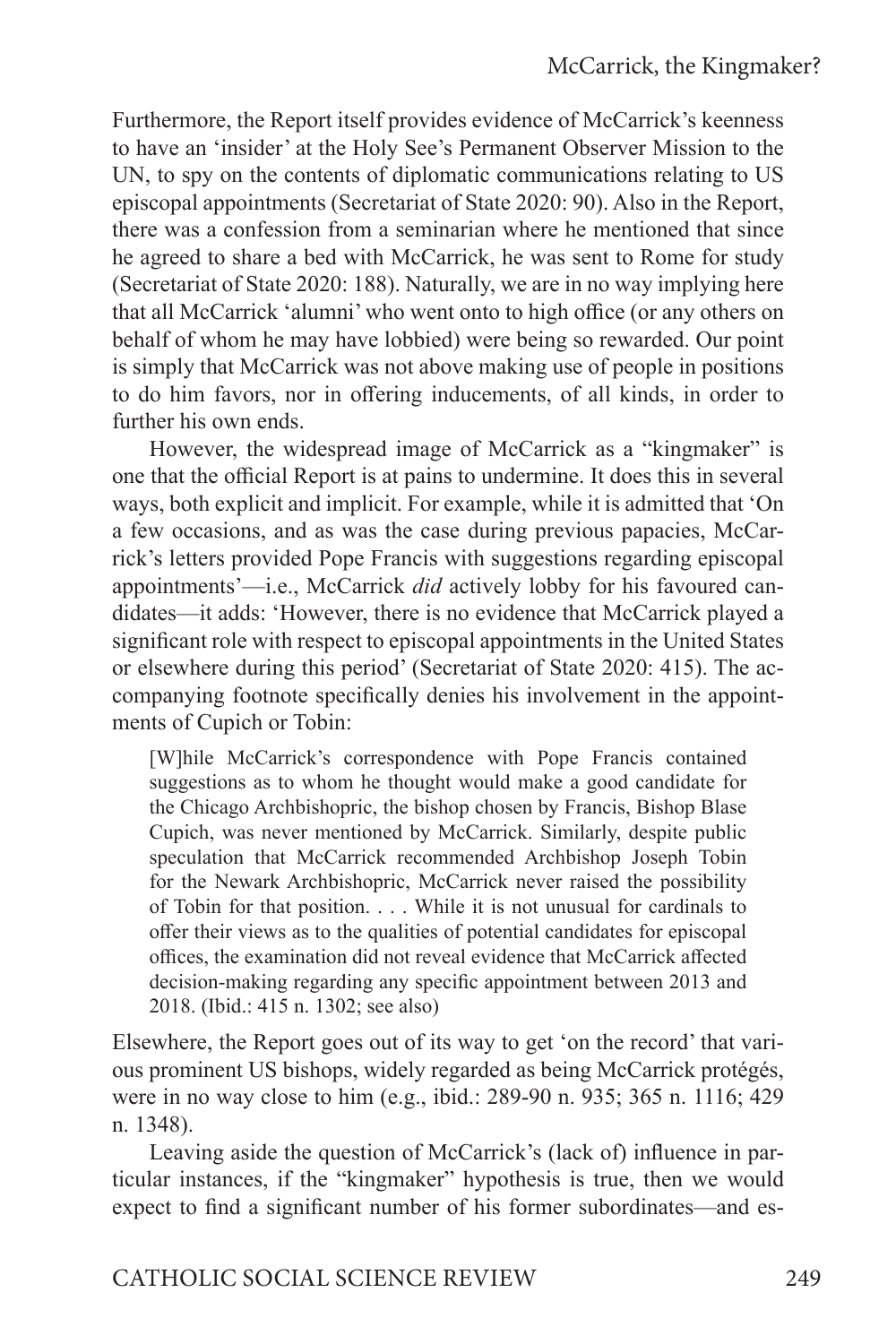pecially those 'alumni' who held more senior/trusted roles under him—in important posts. The nature of the episcopal appointment process means that a candidate's own bishop, and/or any former bishops, play a significant role in the deliberation process, both in the likelihood of one's name being put forward in the first place, and in the subsequent vetting process (O'Callaghan 2007; Reese 1984). There is also, of course, the potential for exerting influence outside of the ordinary process. (A clear example of this is contained in the Report, with McCarrick's emissaries to Pope St John Paul II on his *own* behalf in the run-up to his being named to Washington.) As such, if a given bishop's recommendations *were* accorded particular weight, through whatever means, one would expect his own former subordinates to be over-represented among the episcopacy, and/or in particularly powerful roles within it.

That there *are* former McCarrick subordinates in key roles within the Church is not in dispute. Most obvious is Cardinal Kevin Farrell, who served as his auxiliary bishop and vicar general for several years in Washington. He subsequently became Bishop of Dallas, before being named by Pope Francis as Prefect of the newly created Dicastery for the Laity, the Family, and Life in 2016. In 2019, he was appointed Camerlengo of the Church, and in 2020 made the president of the Commission for Confidential Matters, in addition to being a member of four other Curial bodies (Sala Stampa 2020). One can say that among McCarrick's former subordinates, Farrell was the one who managed to climb highest up the "ecclesiastical ladder."

However, the rise of Kevin Farrell does not seem to be extraordinary compared to some other American cardinals. His promotion from auxiliary bishop to bishop and then to cardinal did not happen in lightning speed. When we compare him to the ascent of Dolan of New York, they both were quite comparable. Dolan had served under Rigali, arguably one of the most influential prelates for appointing US bishops, since he sat on the Congregation for Bishops. Both Dolan and Farrell were consecrated bishops in 2001. It took Dolan eleven years, compared to Farrell's fifteen years, from episcopal consecration to being made cardinal. Others have received their red hats much faster. Raymond Burke, for example, was elevated to the cardinalate only five years after becoming a bishop. Joseph Tobin took six years. If indeed McCarrick had such a pull in determining bishops' and curial appointment, why did he not push for his men to be given the red hat sooner? Or at least, promote Farrell to one of the more prestigious sees in the US more quickly? Furthermore, Farrell was promoted from auxiliary bishop to bishop when Donald Wuerl was his superior, not McCarrick. And if the number of subordinates made cardinal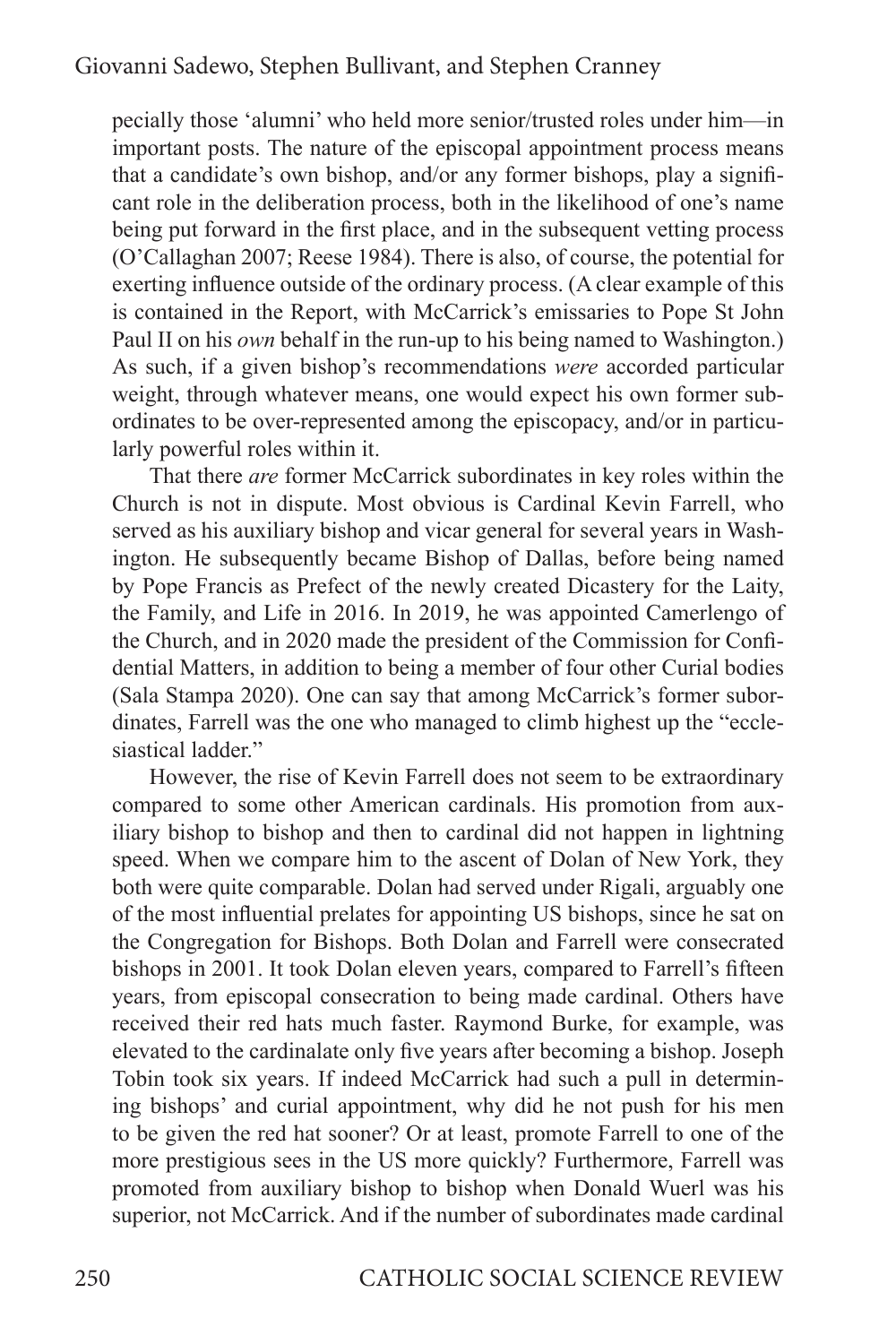is any indicator of the "kingmaker," then Wuerl should be a contender, as two of his former subordinates are now cardinals: Daniel DiNardo and the aforementioned Farrell. Looking at all the evidence, then, there seems to be a reasonable doubt about McCarrick's status as "the kingmaker" (see Weigel 2020a).

To the best of our knowledge, there has not been any systematic study to support this perception. Most of the claim about McCarrick's "kingmaker" status came from journalists' reporting, which typically focuses on case-to-case instances, rather than conducting a systematic enquiry. Accordingly, we are going to investigate a "serving" network—i.e., which bishops have served under which other bishops—for members of United States Conference of Catholic Bishops (USCCB). This way, we are able to see which US bishops have had the most other bishops serving under them. A bishop's position *within* the network could also be revealing. Are they in position where they would have the potential to influence other bishops, or in a marginal position, where they are unlikely to be able to exert much influence? By looking at the whole USCCB network, rather than simply a McCarrick-centric "ego-network" (see Perry, Pescosolido, and Borgatti 2018), we are be able compare him to other bishops in terms of the number and position of their subordinates.

These are not, we note, purely academic questions. Consider the fact that a given bishop's protégés are disproportionately likely to reflect either aspects of himself (e.g., character, theological orientation), and/or their own practice of 'being a bishop' to have been influenced at least partly by his example (cf. 'having worked in a bishop's office for a while, a priest really gains a very profound idea of the workings of the diocese'; McCarrick 2011: 266). These are properties one would expect to see, *mutatis mutandis*, in any network in which personal preferment and recommendation play an important role in getting ahead (Bourdieu 1984; McPherson, Smith-Lovin, and Cook 2001). We are not, moreover, the only scholars to suggest that Catholic episcopal networks may be especially susceptible to these kinds of dynamics (see Pogorelc 2020). As such, there would be good reasons to be concerned if a corrupt bishop *were* to have served as such a "kingmaker." Hence, of course, our interest in McCarrick.

## **METHODOLOGY**

We constructed a "serving" network from 420 living bishops who are members of the USCCB. This network is a directed network and was constructed by linking bishops with other bishops that they had served previously, in a direct Ordinary-subordinate relationship. These links were coded into three types, based on the highest of the three "ranks" they had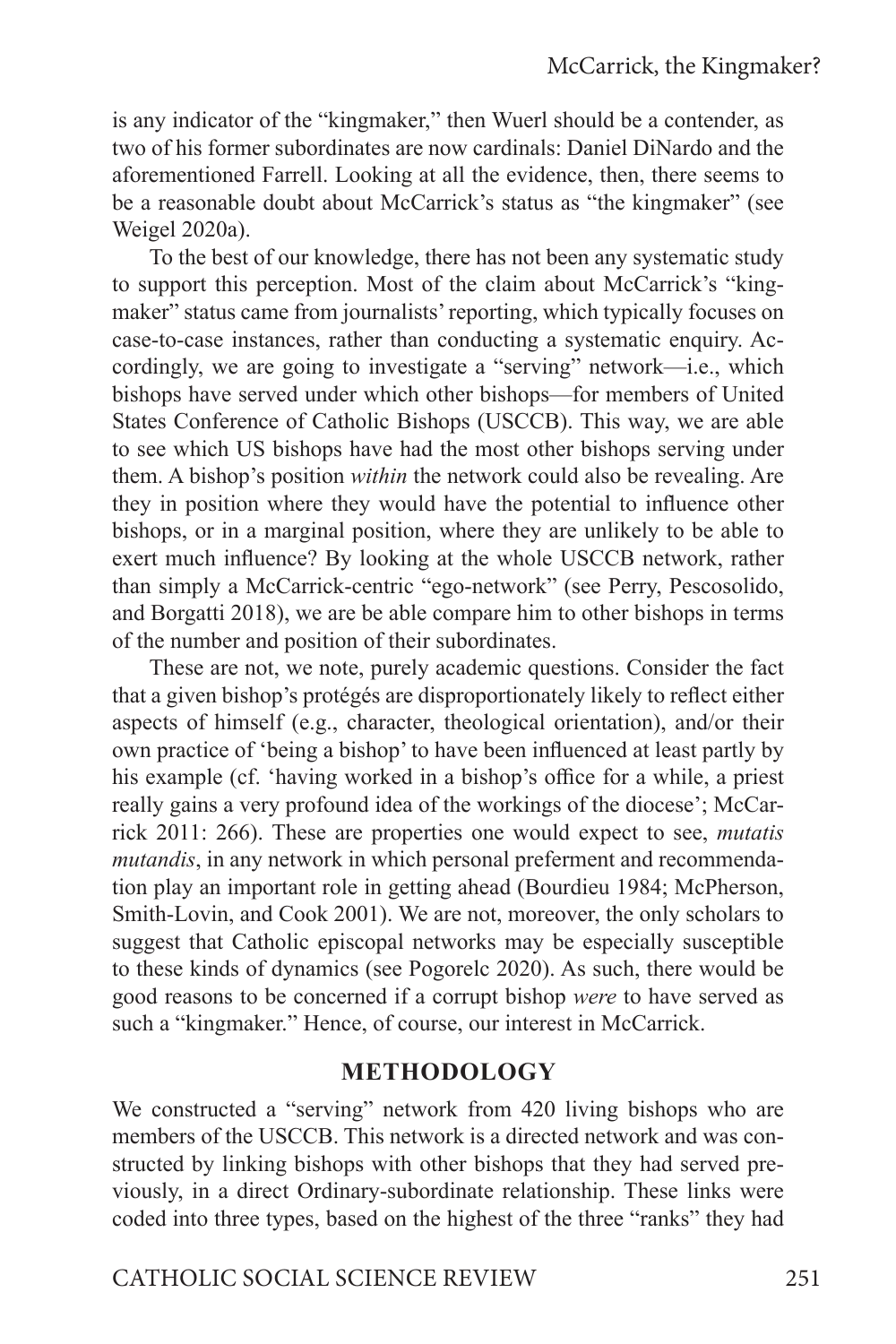served as: i) priests, ii) a select number of specially trusted positions (e.g., chancellor, secretary, vicar general, etc.), or iii) auxiliary (or co-adjutor) bishop. The information for the serving network was collated diocesan websites, Wikipedia, and Catholic-Hierarchy.org (Cheney 2018). We also collected data on age, length of service as a bishop, episcopal rank, status (active/retired), the diocese where they were ordained as a priest, the diocese where they were first consecrated as a bishop, and the latest diocese where they were posted. The data is current as of 31st August 2020.

To analyse the data, we employed a method called social network analysis. All our analyses were conducted using UCINET (Borgatti, Everett, and Freeman 2002). In the first step, we measured the centrality of each bishop in the network. The concept of centrality refers to the position of a node or an actor in the network (Borgatti, Everett, and Johnson 2013). Nodes in a central position tend to be regarded as having more prestige, influence, power, autonomy, and so on. Studies show that people in a central position tend to reap certain benefits such as having higher personal accomplishment (Shapiro, Zhang, and Warm 2015), better organizational citizenship behavior that leads to better well-being (Tsang, Chen, Wang, and Tai 2012), and so forth. People in the central positions of the network might also determine the life and death of the network. In a criminal network, for example, it is sufficient to take out the key players to pacify the entire network (Sparrow 1991).

There are several measures of centrality: degree, betweenness, closeness, and Bonacich centrality (Borgatti et al. 2013). In this paper, we use degree centrality. Degree centrality refers to the number of ties that a node has (Robins 2015). The higher the number of ties, the higher the degree of centrality of the node. Nodes with a high degree of centrality would be highly visible and are considered important in the network (Borgatti et al. 2013). Most of the information that runs through the network would pass by these nodes, giving a clearer picture of what is happening in the network. Decision-makers, leaders, and social influencers tend to be in such a position. Based on this premise, bishops who have a high degree of centrality in a network would have more power or influence to control the network and they will have more knowledge about the network. The high number of people that they have direct contact with would mean that they have the potential to diffuse information to the network quickly.

In a directed network, the direction of the tie carries a meaning. For our network, when a node (bishop) sends a tie to another bishop, it would mean that the sender of the tie had served under the receiver of the tie (i.e., " $X \rightarrow Y$ " = "X served under Y"). Based on the direction of the tie, the degree centrality measure was divided into indegree centrality (calculated by the number of ties received) and outdegree centrality (calculated by the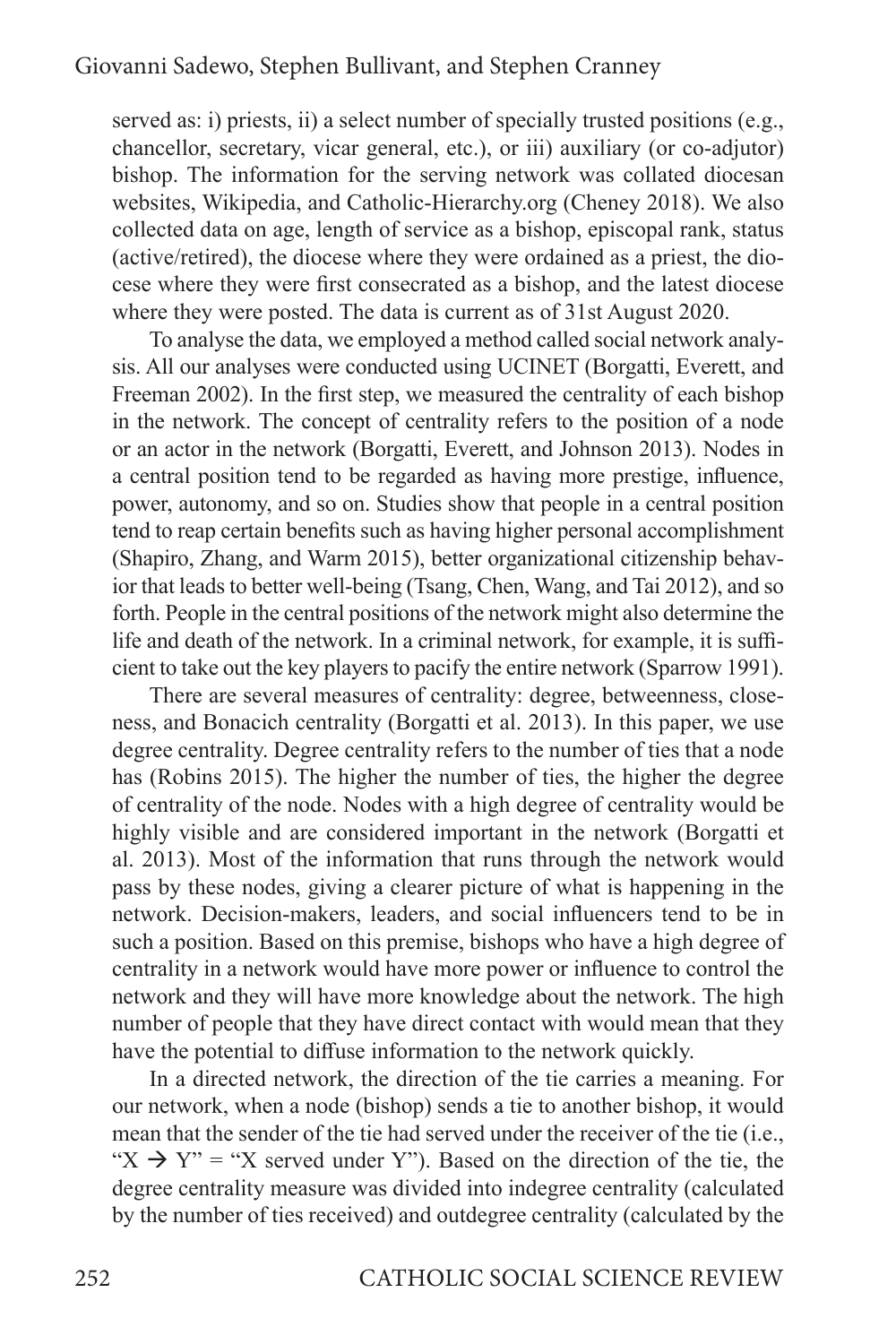number of tie sent; Borgatti et al. 2013). Hence, bishops who had a high indegree centrality were bishops with many bishops who had served as their subordinates, while those with high outdegree centrality have served under many bishops. Our focus here would be the use of indegree centrality, as having a high degree of centrality could mean that the bishops would have a greater influence on the network.

On the second step, we utilized core-periphery analysis (Borgatti and Everett 2000). In this analysis, the nodes of the network were divided into two classes: the core (where the nodes were connected in some maximal sense) and the periphery (where the nodes were connected more loosely to the cohesive subgraph). Nodes in the core position have more opportunity to control the flow of information or resources than those in the periphery, giving them advantages over the network (Richardson 2009). This is the position in which leaders are usually found. Nodes in the core position also tend to share the same values or worldviews and distance themselves from those who hold different values (Cattani, Ferriani, and Allison 2014). Nodes who do not share the values of the core will usually remain on the periphery. For our case, bishops in the core position would be bishops who had many bishops as their former or current subordinates or bishops who had served multiple bishops who were high in indegree. In short, these were the bishops who would be quite influential in the network. Those with higher indegree would have more opportunity to "mold" more bishops in the network, while those who had served multiple such bishops would be known by those influential bishops.

# **RESULTS AND ANALYSIS**

The average age of the bishops is  $M = 71.27$  years,  $SD = 11.07$  and the average length of time of being bishops is  $M = 17.83$  years,  $SD = 12.83$ , as per 31 August 2020. Out of 420 bishops in this study, 264 bishops were still active (62.1 percent). Table 1 shows the breakdown of all active bishops.

| Rank                    | <b>Number</b> | Percentage (from a total of<br>420) |
|-------------------------|---------------|-------------------------------------|
| Cardinal                |               | $1.7\%$                             |
| Archbishop              | 30            | $7.1\%$                             |
| Bishop                  | 149           | 35.6%                               |
| <b>Auxiliary Bishop</b> | 76            | 18.1%                               |
| Coadjutor Bishop        | $\mathcal{L}$ | $0.5\%$                             |

**Table 1: Descriptive Statistic on Active Bishops**

Looking at the entirety of the network, the serving network had a density of .003 which indicates that the network has 0.3 percent ties of all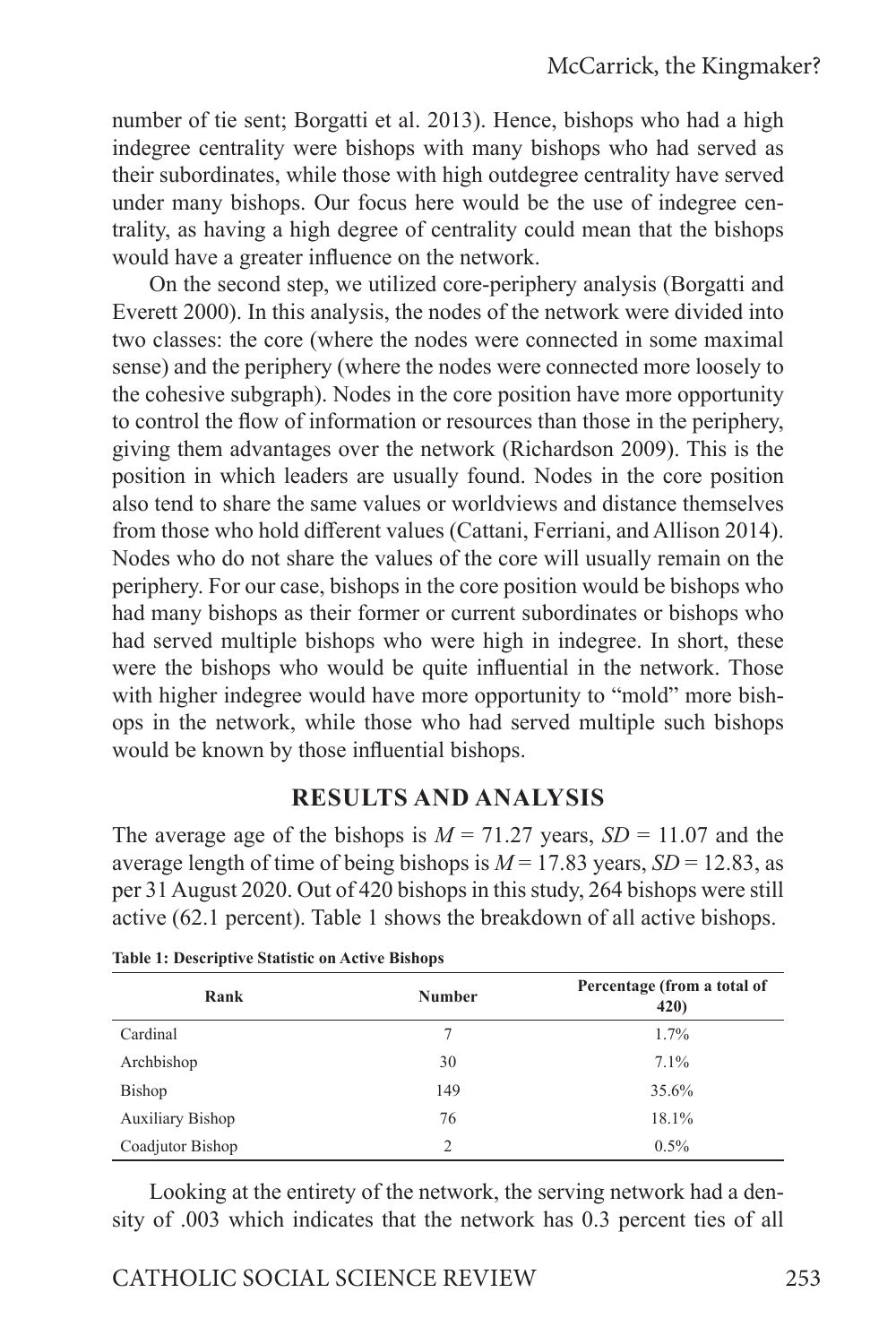possible ties. Due to the nature of the episcopacy, the network did not have any reciprocated ties: that is, no instances where a bishop served another bishop and in return, the latter served the former. We then calculated the indegree of the bishops. The top 10 bishops with the highest indegree are presented in Table 2.

| Name      | <b>Number of Indegree</b> |
|-----------|---------------------------|
| Rigali    | 22                        |
| Maida     | 17                        |
| McCarrick | 17                        |
| Dolan     | 16                        |
| Gómez     | 14                        |
| Wuerl     | 14                        |
| Chaput    | 13                        |
| Cupich    | 12                        |
| Mahony    | 11                        |
| DiMarzio  | 11                        |

**Table 2: Bishops with the Highest Indegree for Serving Network**

From Table 2, we can see that it was Rigali, and not McCarrick, who had more bishops who had served under him. McCarrick came second, tied with Maida. If we were only to look based on the number of bishops that had served them, then Rigali would be the "kingmaker," not McCarrick. We can also see that one of McCarrick's subordinates, DiMarzio, made it through the top ten list. This could serve as evidence that McCarrick managed to put one of his subordinates in a position where he in turn had lots of bishops as his subordinates. However, if we compared this to Rigali, one of Rigali's bishops, Dolan, made it to the list, and he had a better position than DiMarzio. So, it *seems* that Rigali is the real "kingmaker" for the USCCB.

The next step of the analysis is the core-periphery analysis. Table 3 provides the list of bishops who sit in the core of the network. The names in bold are the names of McCarrick's subordinates.

Looking at the list, we can see that McCarrick is also part of the core section of the network. Given the number of bishops who had served under him, this is not surprising. But, we can also find Rigali and Maida. However, what is strikingly different here is that we can find the names of thirteen bishops who used to serve McCarrick. This means that more than 75 percent of McCarrick's former subordinates are in a highly influential position, as they either had a relatively high number of other bishops that had served under them (or, in the case of auxiliaries, currently are doing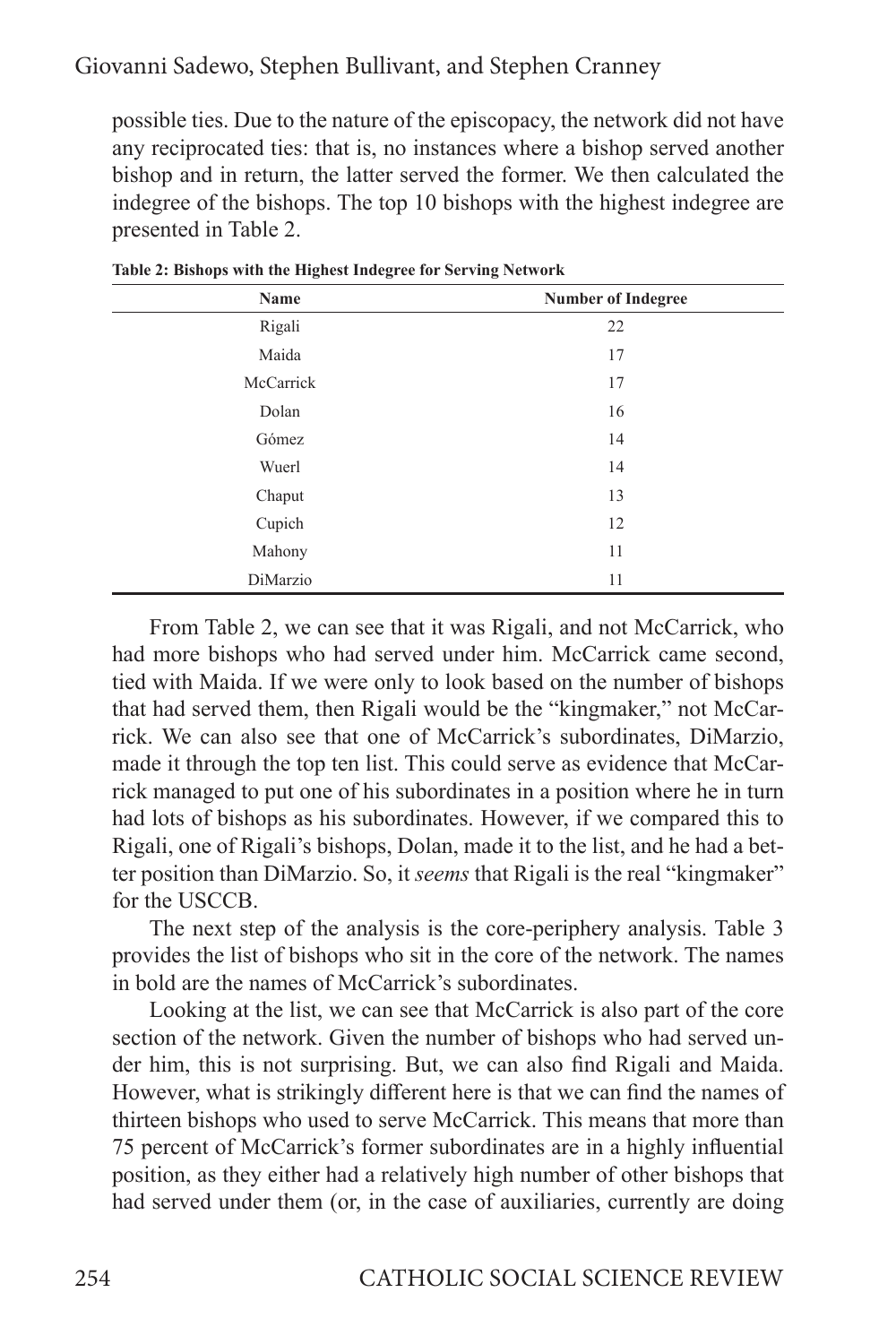| <b>Name</b>       | Name                      | Name                   | Name        | Name                 |
|-------------------|---------------------------|------------------------|-------------|----------------------|
| Aquila            | Cronin                    | <b>González Nieves</b> | Maida       | Reilly               |
| Baldacchino       | Cruz                      | Gracida                | Malloy      | Rigali               |
| <b>Banks</b>      | Cunningham                | Gregory                | Mansell     | Rodríguez-<br>Novelo |
| <b>Barbarito</b>  | Cupich                    | Harrington             | Marconi     | Saporito             |
| <b>Barres</b>     | Dewane                    | Hebda                  | McCarrick   | Sartain              |
| Battersby         | DiMarzio                  | Hermann                | McIntyre    | Schnurr              |
| <b>Betancourt</b> | DiNardo                   | Higgins                | Morneau     | Sheltz               |
| <b>Broglio</b>    | Dolan                     | J. Quinn               | Muhm        | Soens                |
| <b>Bruskewitz</b> | Dorsonville-<br>Rodríguez | J. Tobin               | Murphy      | Studerus             |
| <b>Burke</b>      | E. Clark                  | Jackels                | Myers       | Vásquez              |
| <b>Burns</b>      | Estévez                   | LaValley               | O'Brien     | Vigneron             |
| Cahill            | Farrell                   | Listecki               | Olmsted     | Weakland             |
| Cantú             | Favalora                  | Lori                   | O'Malley    | Wenski               |
| Chaput            | Fiorenza                  | Loverde                | Pérez       | Wuerl                |
| Checchio          | Flesey                    | Lucia                  | Perry       | Zubik                |
| Coffey            | Flores                    | M. Brennan             | Pilla       |                      |
| Conley            | Gelineau                  | M. Fisher              | R. Brennan  |                      |
| Coyle             | Gómez                     | Mahony                 | R. Campbell |                      |

**Table 3: Core Bishops in the Serving Network**

so), or they had served multiple influential bishops, or even both. This number is quite striking if we compare it to other influential bishops. Rigali, for example, has only five bishops in the core position. Maida, who had the same number of bishops as McCarrick, has only six bishops in the core position. Dolan, who was the third most influential bishop in term of subordinates, has only two.

## **DISCUSSION**

The *Collins Dictionary* defines "kingmaker" as "a person or group who has control over which people are chosen for positions of authority" (Kingmaker, n.d.). Kingmakers are usually never king themselves since they usually lack some basis for their own coronation (Regazzi 2015). Although some people might argue about the latter on McCarrick, we believe this description fits McCarrick quite well.

If we look at McCarrick's ecclesiastical career, then, at least compared to other members of the "ecclesiastical elite," he was arguably fairly "average." He was appointed an auxiliary bishop at the age of 47, made bishop of his own diocese at 51, and a cardinal at 70. Rigali, by compari-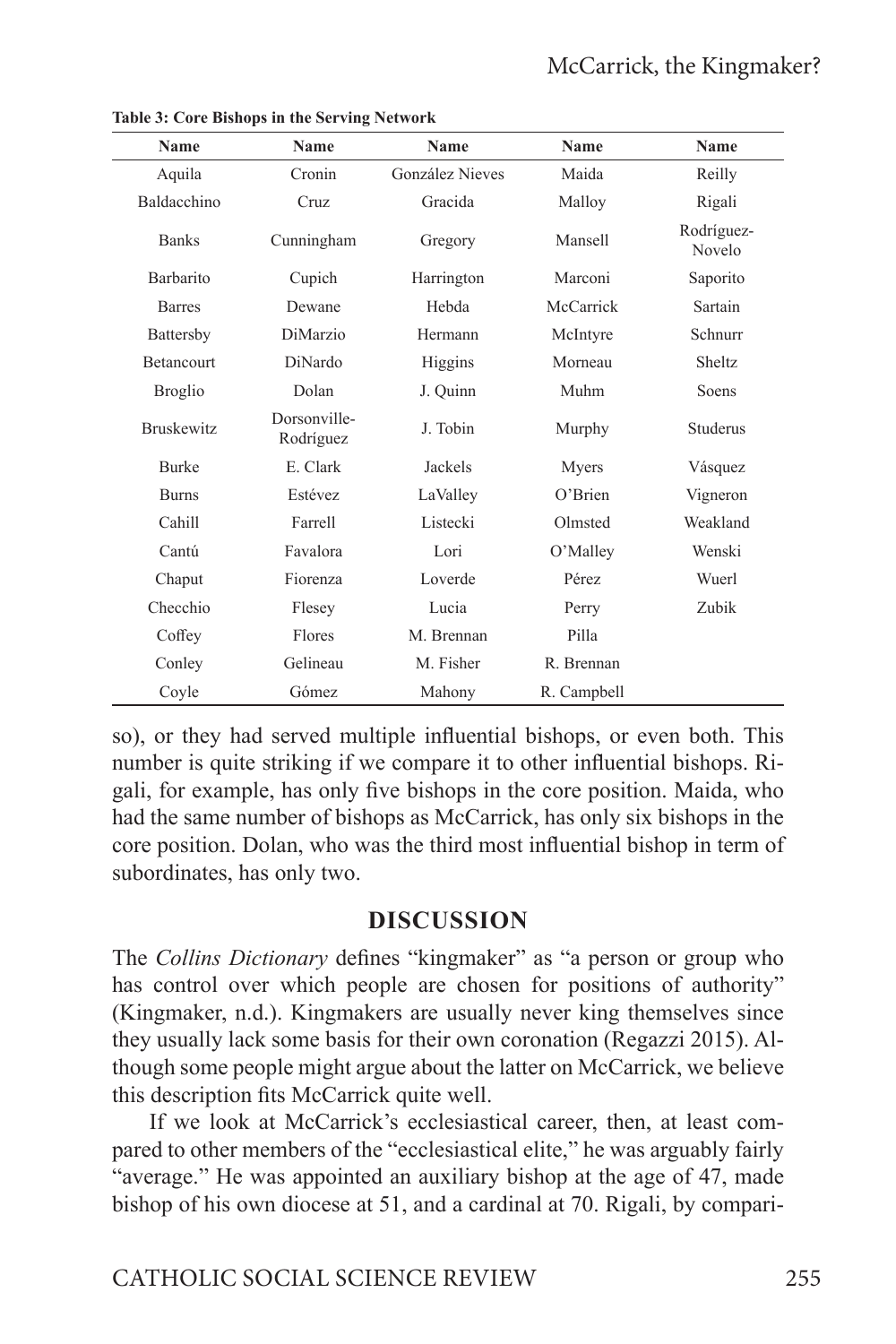son, was ordained a bishop at 50, and made a cardinal at 68. Maida, who had the same number of bishops that had served under him as McCarrick, was ordained bishop at 54 and became a cardinal at 64. Wuerl, McCarrick's successor in Washington, was appointed an auxiliary bishop at 45, a diocesan bishop at 47 and a cardinal at the age of 70. So, in terms of the timeline of how McCarrick's career progressed, he was fairly typical.

McCarrick also never had the opportunity to go to Rome for his formation—long regarded as a marker of priestly promise—and never served in the Curia. If one is looking for a kingpin among US bishops, McCarrick would not be top of the list. And yet, he managed to accumulate a great deal of power, as the appointment of so many of his former subordinates to influential positions within the USCCB (and/or Rome) clearly demonstrates. Of thirteen of his former subordinates in the core network, one is a cardinal and head of a curial dicastery, two are archbishops, three are diocesan bishops, and seven are auxiliaries. Most of those bishops had served under McCarrick as priests, except for Marconi and Lori, who were already auxiliaries when McCarrick took over the archdioceses of Newark and Washington, respectively.

Again, it is important to stress that a connection to McCarrick does not itself imply complicity in, or knowledge of, any of his crimes. Serial predators are, as we know from multiple examples, adept at covering their tracks, and "playing" others for their own ends. McCarrick was an expert at this, manipulating even a canonized saint (Weigel 2020b).

## **CONCLUSION: CONTRIBUTION AND LIMITATIONS**

This study has provided systematic evidence to the claim that McCarrick was indeed a "kingmaker" within the USCCB. To the best of our knowledge, this is the first study that has made such an attempt. This study has also demonstrated how social network analysis can be a powerful tool in exploring the dynamics of individuals, without losing sight of how they fit within a larger picture and contexts. We strongly believe that this tool, in combination with other methods and theories from the social sciences, has much to offer future studies of church organization and governance (see also Pogorelc 2020).

Naturally, there are limits to this study. Most notably, we have here explored only one type of network. Bishops can, however, be meaningfully connected to each other in all sorts of other ways. Future research could, for example, look at "consecrator" networks, on the reasonable assumption that the consecrators of a new bishop are likely to be of particular personal/career significance to them (perhaps especially with regard to the co-consecrators, since there is more scope here for 'honoring' a particular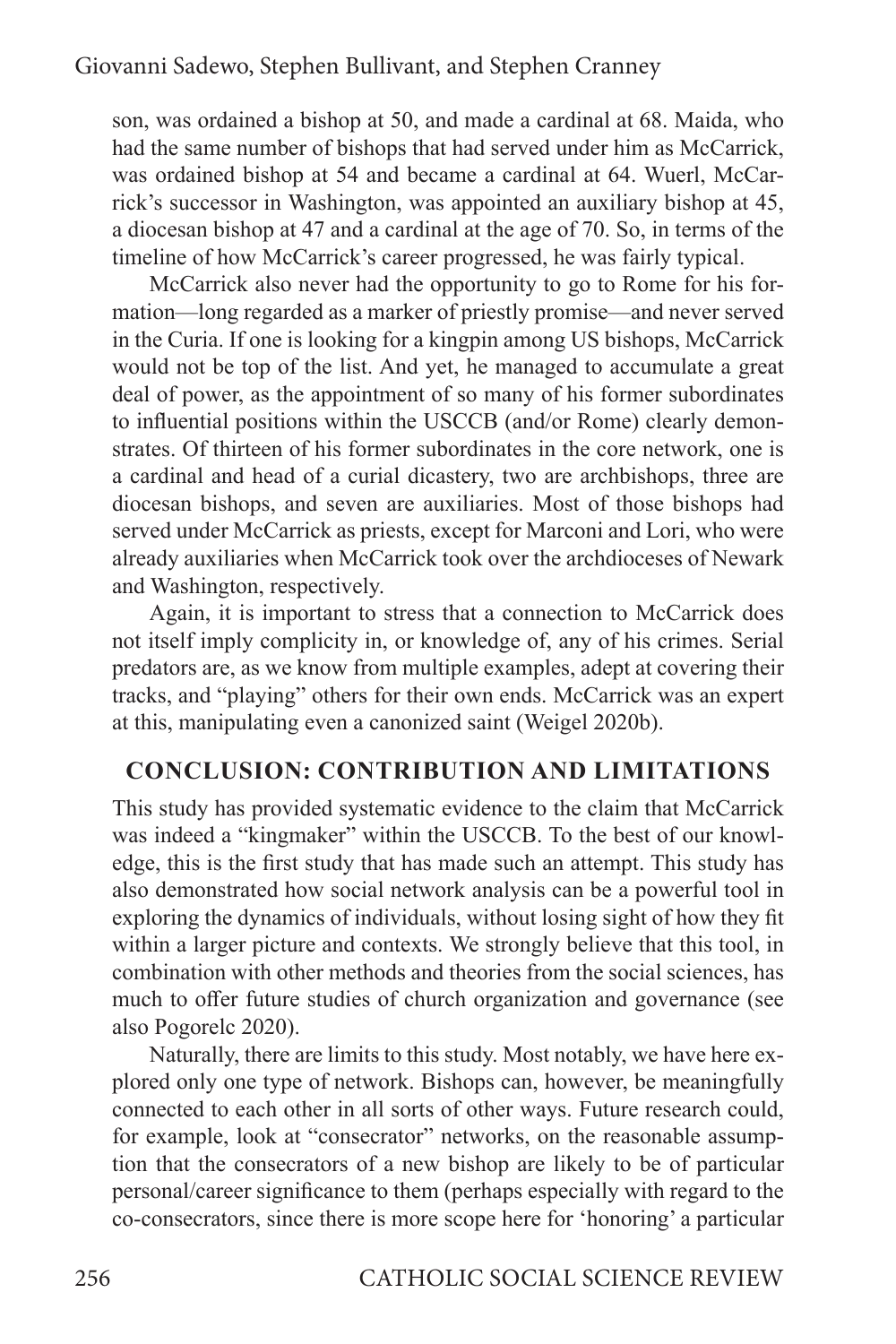patron, or hoped-for one). According to media reports in August 2006, for example, McCarrick had been principal consecrator of twelve bishops by then, and 'was happy as a clam to see his episcopal line passed on' by one of them, DiMarzio, consecrating three "grandsons"—McCarrick's own phrase—for him (Palmo 2006). Relatedly, it would be interesting to investigate episcopal coats or arms, since these can be used to "nod" to one's mentors (e.g., Diocese of Richmond 2015). Another promising possibility, though very difficult in practice, would be to construct a friendship network. Our serving network does not, for example, include several bishops—including some prominent in the "core"—whom we have good reason to think are, or at least were, good friends of McCarrick (although this is not now something that many of them will be keen to broadcast).

That said, what we have been calling a "serving" network is nevertheless of pre-eminent significance in this context. This is due both to the *sui generis* nature of the Ordinary-subordinate relationship, and the important weight accorded to one's current and/or former Ordinaries' views in the Church's bishop-making/moving process. As such, we contend that this is the single most important network for the kind of analysis we have undertaken here. The fact that it is possible to collect all the relevant data, not just for McCarrick's former subordinates, but for the entire 420-strong network of USCCB members, is also a significant bonus, as our ability to make comparisons with other possible "kingmakers" has demonstrated. This took a great deal of work in itself, but was at least doable. Attempting to construct a similarly comprehensive friendship network for all living bishops would, with the best will in the world, be doomed to failure.

As mentioned in the introduction, this study forms part of an ongoing programme of research, applying proven social-scientific approaches to data-collection and analysis to several matters of urgent ecclesiological concern. We naturally welcome contact from other SCSS members interested in this and related areas.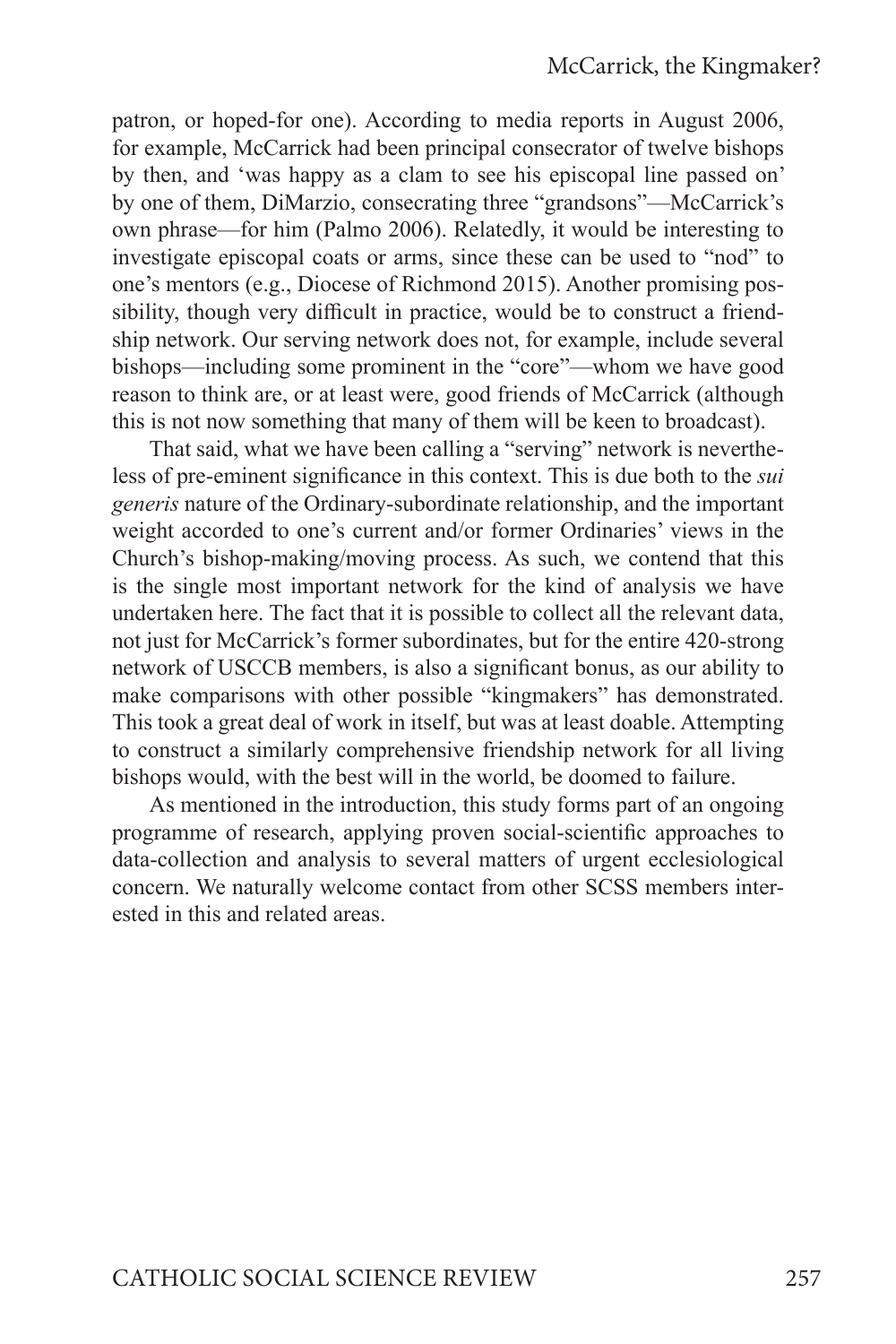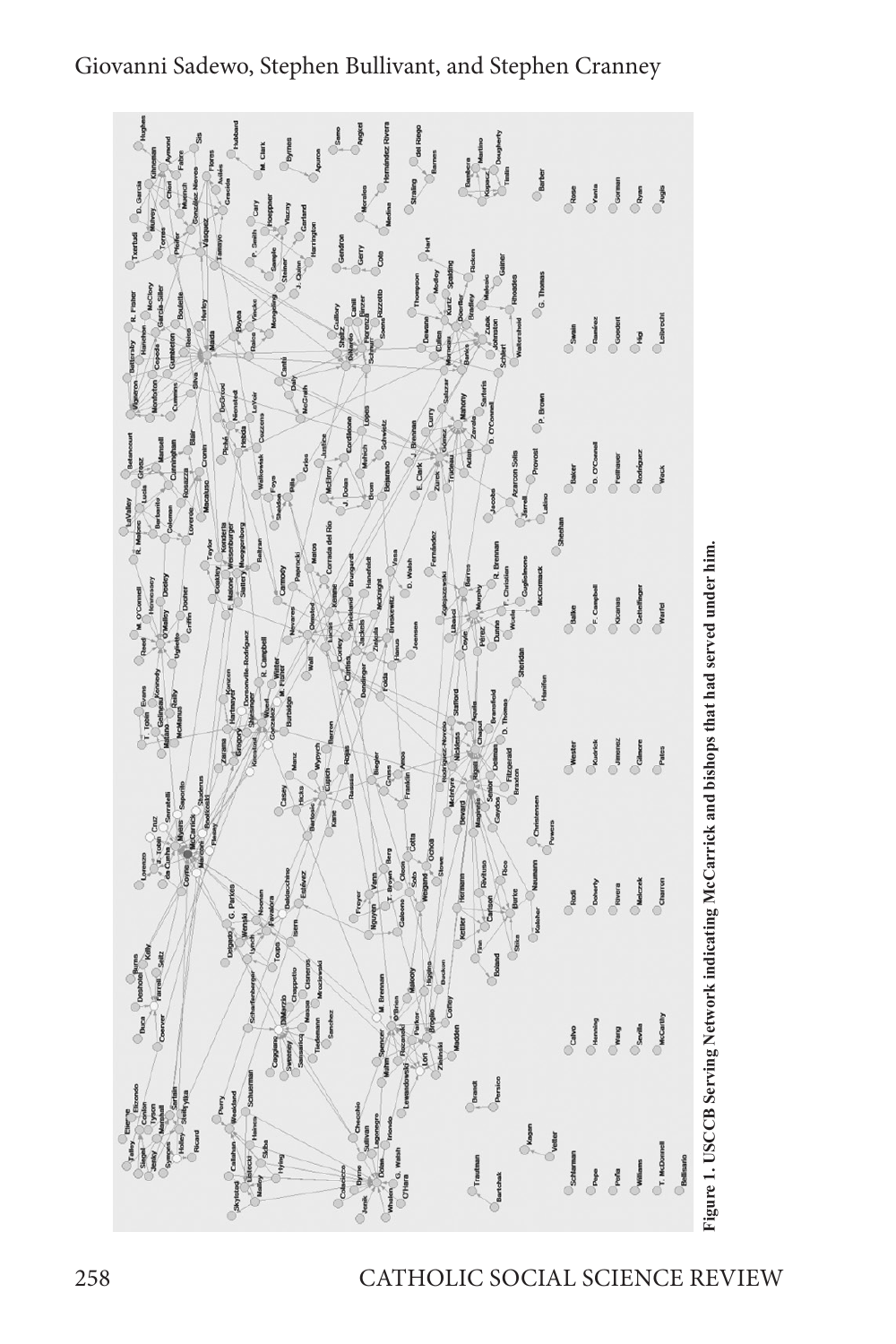## **References**

- Allen, J. 2016. "With Pope's Cardinal Picks, Bernardin's 'Seamless Garment' is Back," *Crux Now*. Available at https://cruxnow.com/analysis/2016/10/ popes-cardinal-picks-bernardins-seamless-garment-back/.
- Altieri, C. 2020. "McCarrick Report: Odds and Ends," *Catholic Herald*. Available at https://catholicherald.co.uk/the-mccarrick-report-odds-and-ends/.
- Archdiocese of Newark. 2016. "Congratulations from Other Bishops." Available at https://www.rcan.org/congratulations-other-bishops.
- Berry, J. 2020. "Confessions of a Vatican Source: Jason Berry on the Mc-Carrick Report," *National Catholic Reporter*. Available at https:// www.ncronline.org/news/accountability/confessions-vatican-source -jason-berry-mccarrick-report.
- Borgatti, S. P., and M. G. Everett. 2000. "Models of Core/Periphery Structures," *Social Networks* 21(4): 375–95. https://doi.org/10.1016/S0378-8733(99)00019-2
- Borgatti, S. P., M. G. Everett, and L. C. Freeman. 2002. "Ucinet for Windows: Software for Social Network Analysis." Cambridge, Mass.: Analytic Technology.
- Borgatti, S. P., M. G. Everett, and J. C. Johnson. 2013. *Analyzing Social Networks*. London: SAGE Publications Ltd.
- Bourdieu, P. 1984. *Homo Academicus*, trans. P. Collier. Stanford, Calif.: Stanford University Press.
- Cattani, G., S. Ferriani, and P. D. Allison. 2014. "Insiders, Outsiders, and the Struggle for Consecration in Cultural Fields: A Core-Periphery Perspective," *American Sociological Review* 79(2): 258–81. https://doi.org/10.1177/0003122414520960
- Cheney, D. M. 2018. "The Hierarchy of the Catholic Church." Available at http://www.catholic-hierarchy.org/.
- *Collins Dictionary*. s.v. "Kingmaker."
- Conconi, C. 2004. "The Man in the Red Hat," *Washingtonian*. Available at https://www.washingtonian.com/2004/10/01/the-man-in-the-red-hat/.
- Diocese of Richmond. 2015. "Heraldic Achievement of MOST REVER-END BARRY C. KNESTOUT." Available at https://richmonddiocese .org/wp-content/uploads/2015/10/Heraldic-Achievement-of-Most -Reverend-Barry-C.-Knestout1.pdf.
- Gadamer, H.-G. 1985. "The Hermeneutics of Suspicion," in *Phenomenology and the Human Sciences*, ed. J. N. Mohanty, 73–83. Dordrecht: Springer Netherlands. https://doi.org/10.1007/978-94-009-5081-8\_6
- Kennedy, D. 2014. "The Hermeneutic of Suspicion in Contemporary American Legal Thought," *Law and Critique* 25(2): 91–139. https://doi.org/10.1007/s10978-014-9136-6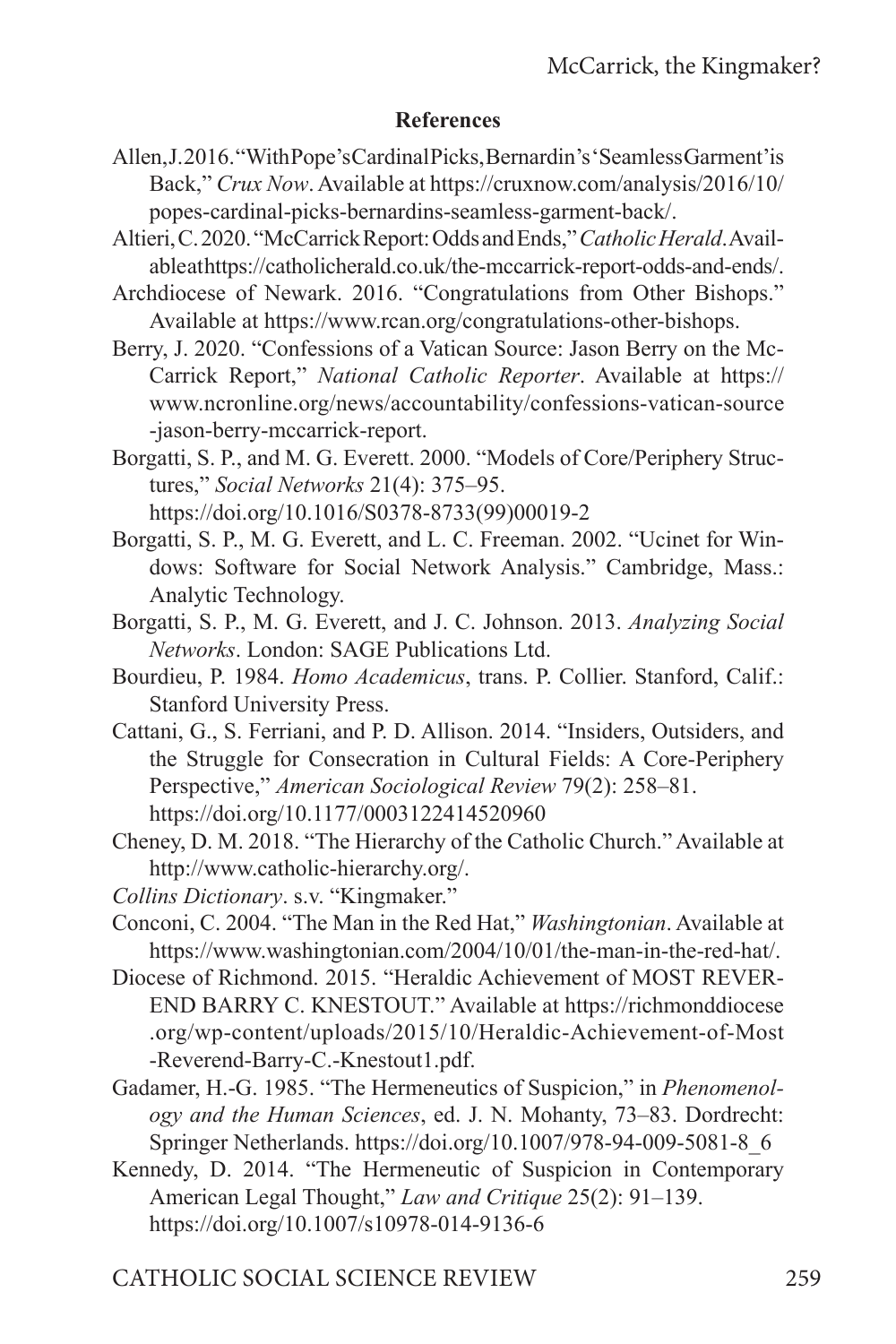- Magister, S. 2014. "Vatican Diary: Behind the Scenes of the Chicago Appointment." Available at http://chiesa.espresso.repubblica.it/ articolo/1350881bdc4.html?eng=y.
- McCarrick, T. E. 2011. *Thinking of You: The Weekly Columns from the Catholic Standard*. Notre Dame, Ind.: Ave Maria Press.
- McPherson, M., L. Smith-Lovin, and J. M. Cook. 2001. "Birds of a Feather: Homophily in Social Networks," *Annual Review of Sociology* 27(1): 415–44. https://doi.org/10.1146/annurev.soc.27.1.415
- O'Callaghan, J. 2007. *Electing Our Bishops: How the Catholic Church Should Choose Its Leaders*. Lanham, Md.: Sheed and Ward.
- Palmo, R. 2006. "Grandpa Ted." Available at http://whispersintheloggia .blogspot.com/2006/08/grandpa-ted.html.
- Palmo, R. 2016. "To Heal Newark, Pope Brings 'Big Red': In Historic Move, Cardinal Tobin Headed for Jersey Post." Available at http:// whispersintheloggia.blogspot.com/2016/11/to-heal-newark-pope -brings-big-red-in.html.
- Perry, B. L., B. A. Pescosolido, and S. P. Borgatti. 2018. *Egocentric Network Analysis: Foundations, Methods, and Models*. Cambridge: Cambridge University Press. https://doi.org/10.1017/9781316443255
- Pogorelc, A. J. 2020. "Social Networks and Sexual Abuse in the Catholic Church: When Priests become Pirates," in *The Abuse of Minors in the Catholic Church*, 100–25): London: Routledge. https://doi.org/10.4324/9781003002567-5
- Reese, T. J. 1984. "The Selection of Bishops." Available at http://juicio brennan.com/files/bishopselection/thomasReese-theSelectionOfBish ops.pdf.
- Regazzi, J. 2015. *Scholarly Communications: A History from Content as King to Content as Kingmaker*.
- Richardson, A. J. 2009. "Regulatory Networks for Accounting and Auditing Standards: A Social Network Analysis of Canadian and International Standard-Setting," *Accounting, Organizations and Society* 34(5): 571–88. https://doi.org/10.1016/j.aos.2008.11.005
- Robins, G. 2015. *Doing Social Network Research: Network-based Research Design for Social Scientists*. Thousand Oaks, Calif.: SAGE. https://doi.org/10.4135/9781473916753
- Sala Stampa. 2020. Farrell Card. Kevin Joseph. Available at https://press .vatican.va/content/salastampa/en/documentation/cardinali\_biografie/ cardinali\_bio\_farrell\_k.html.
- Secretariat of State. 2020. *Report on the Holy See's Institutional Knowledge and Decision Making Related to Former Cardinal Theodore Edgar Mc-*